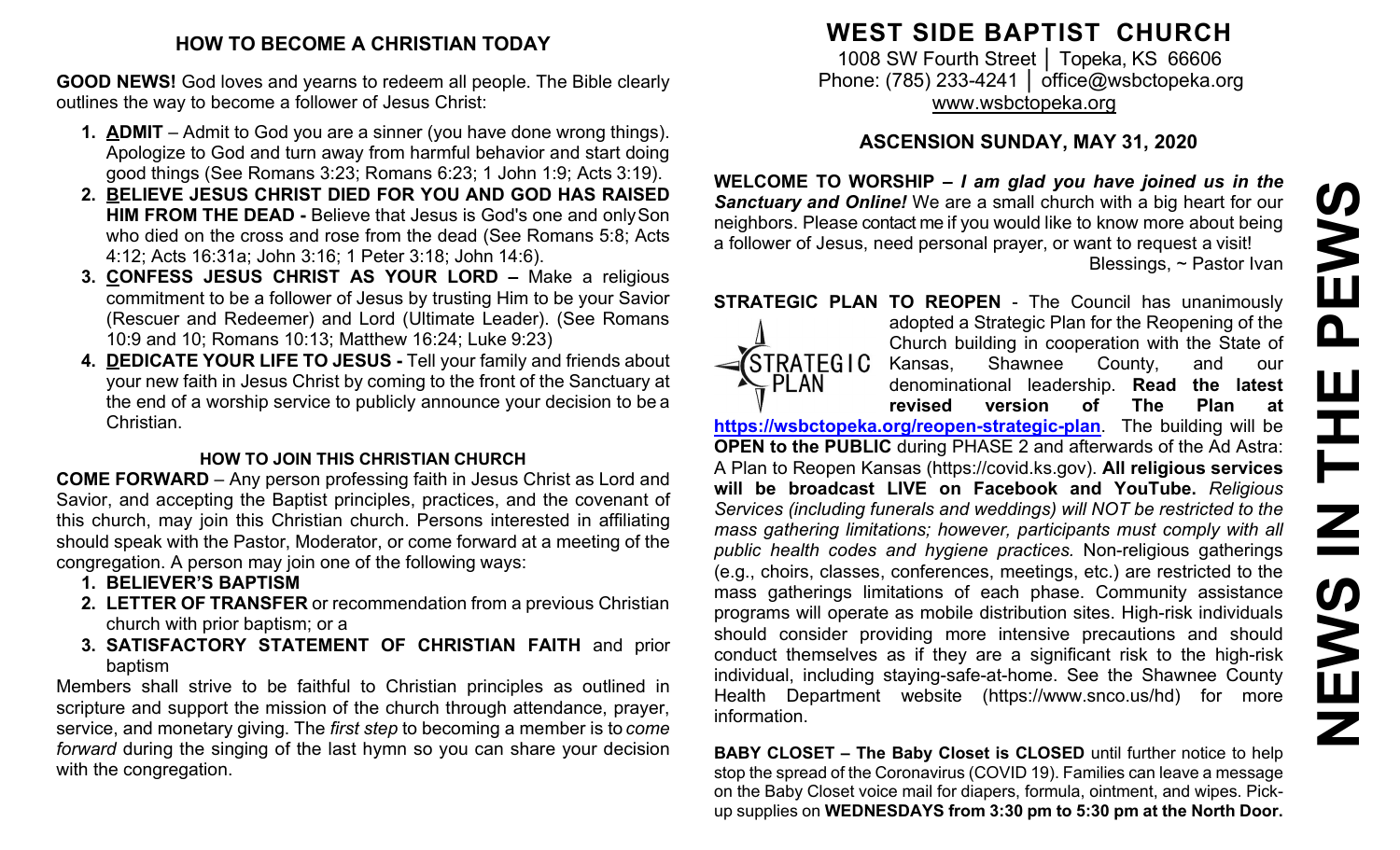**BIBLE STUDY ONLINE** – Pastor is leading the **Wednesday EVENING Bible Study online at 6:30 PM via ZOOM (see email for Meeting ID number and Password).** Join this one-hour small group study of **"THE GOSPEL OF MATTHEW."** Bible studies will continue Wed. evenings until June 1, 2020.

**CAMP CANCELED** - *We have received word from the ABCCRegion and the Green Lake Conference center: Regional camps will not be meeting in person and the Quest Youth Camp is canceled during the 2020 summer.* 

**FOOD PANTRY -** Free Fruit and Vegetable Food Pantry on **Wednesdays from** 



**3:30 to 5:30 pm, while supplies last**. **MOBILE SITE**: enter western PARKING LOT from 4th and CLAY Streets; do not park or exit your vehicle. Equal Opportunity. \*All food is available at no cost. **Please [wear a face mask](https://www.cdc.gov/coronavirus/2019-ncov/prevent-getting-sick/diy-cloth-face-coverings.html) [or cover](https://www.cdc.gov/coronavirus/2019-ncov/prevent-getting-sick/diy-cloth-face-coverings.html)** to protect the health and safety of our volunteers. **APRIL 2020 PANTRY** 

**REPORT:** 1,557 Individuals (739 adults, 550 children, and 268 seniors) in 405 families were able to receive 7,782 pounds of free bread, fruits, vegetables, and other items from the Fruit & Vegetable Food Pantry at West Side Baptist Church during the month of April 2020. This is a 98.98% increase in the number of individuals seeking help (a 117.82% increase in the number of children being feed) in twice the number of families receiving free food compared to two months ago, prior to the Coronavirus (COVID 19) pandemic.

**FINANCIAL GIVING** – Thank you for the generous support of the work of God in and through West Side Baptist Church. Donations report:

|                           | 05-24-2020     | Y-T-D          |
|---------------------------|----------------|----------------|
| <b>General Fund</b>       | \$<br>6,002.00 | \$72,598.62    |
| Building Fund/Cap. Cm.    | \$<br>315.00   | \$<br>3,875.00 |
| <b>Sunday School</b>      | \$             | \$<br>130.25   |
| Am. OGHS                  | \$<br>100.00   | \$<br>200.00   |
| Am. M &M                  | \$             | \$<br>100.00   |
| Am WMO                    | \$             | \$<br>100.00   |
| Am. For Christ Offering   | \$             | \$<br>2,100.00 |
| <b>Baby Closet</b>        |                | \$<br>775.00   |
| Fellowship/Benevolence \$ | 51.00          | \$<br>2,404.00 |
| <b>ABW - LOVE Gift</b>    | 10.00          | \$<br>231.09   |

Please mail your gifts to the Church, drop off in the secure mailbox, or give ONLINE at [https://west-side-baptist-church.square.site.](https://west-side-baptist-church.square.site/)

**HAND SANITIZER –** bottles of hand sanitizer (90% alcohol) are located at key places in the Sanctuary. Please use these hand sanitizers to help keep you and others safe. Thank you!

**HOSPITAL & EMERGENCIES –** If you or a loved one is admitted to the hospital for an emergency or for surgery, **the hospital staff and chaplains' office will NOT contact the Church Office or the Pastor**. **You or a family member must call the Church Office at (785) 233-4241 or the PASTOR at HOME (785) 267- 0936**. Pastor is willing to visit the hospital and pray prior to surgeries.

**OFFERING PLATES** are strategically located at the entrances of the Sanctuary. We will not pass plates or trays. Thank you for your offering!

**ONLINE WORSHIP -** Stay Safe at Home but Pray with the Church! Join us **ONLINE for WORSHIP this Sunday at 10:30 am**. The service bulletin with song lyrics is attached to this electronic mail or downloaded at https://wsbctopeka.org/downloads. All services will be broadcast LIVE on **FACEBOOK** AND the **YOUTUBE.** 

**TRINITY SUNDAY –** Magnify at the mystery of the Trinity on Sunday, June 7. Holy Communion will be celebrated on the first Sunday of the month. Please call the Church Office if you would like the Lord's Supper delivered to your home, health care center, or family. We will continue



to use the pre-sealed sanitary wafers and cups, as well as offer the traditional bread and cup on the Table of the Lord.

..



**TO ALL OUR VOLUNTEERS -** Thank you so much for **volunteering** at West Side Baptist Church. Your support has enabled us to help many people with food and baby items every Wednesday evening.